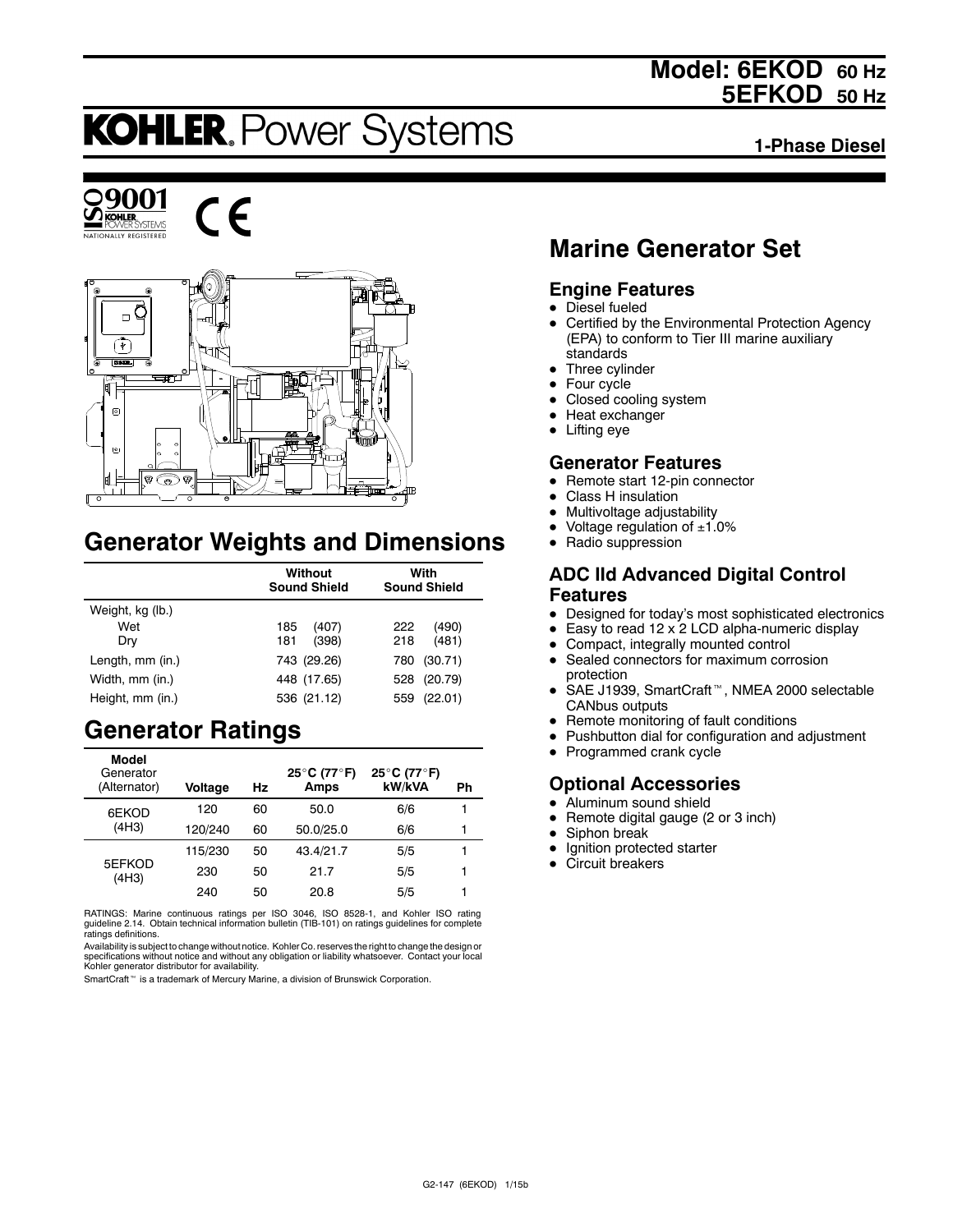## **Application Data**

#### **Engine**

| <b>Engine Specifications</b>                                                                                 | 60 Hz                        | 50 Hz |
|--------------------------------------------------------------------------------------------------------------|------------------------------|-------|
| Type                                                                                                         | 4 cycle, naturally aspirated |       |
| Cylinder, quantity                                                                                           | 3                            |       |
| Displacement, L (cu. in.)                                                                                    | 1.028(62.7)                  |       |
| Bore and stroke, mm (in.)                                                                                    | 75 x 77.6 (2.95 x 3.05)      |       |
| Compression ratio                                                                                            | 24.5:1                       |       |
| Combustion system                                                                                            | Indirect injection           |       |
| Rated rpm                                                                                                    | 1800                         | 1500  |
| Max. power at rated rpm, HP                                                                                  | 10.1                         | 8.4   |
| Governor, type                                                                                               | Mechanical                   |       |
| Frequency regulation, mechanical<br>governor<br>No load to full load (droop) $\ldots \ldots$<br>Steady state | 5%<br>±0.7%                  |       |
| Angular operation<br>$Instant (1 min.) \dots \dots$<br>Intermittent $(30 \text{ min.}) \dots \dots \dots$    | $35^{\circ}$<br>$25^{\circ}$ |       |

## **Engine Electrical**

| <b>Engine Electrical System</b> | 60 Hz         | 50 Hz |
|---------------------------------|---------------|-------|
| Battery, voltage                | 12 volt       |       |
| Battery charging module         | 10-amp        |       |
| Battery, minimum recommendation | 650 CCA @ 0°F |       |
| Starter motor                   | 2.5 kW, 12 V  |       |

## **Cooling**

| <b>Cooling System</b>                                                     | 60 Hz                             | 50 Hz      |
|---------------------------------------------------------------------------|-----------------------------------|------------|
| Capacity, L (qt.), approx.                                                | 3(3.2)                            |            |
| Heat exchanger type                                                       | 2.5 in. dia. $\times$ 2 pass      |            |
| Seawater pump type                                                        | Belt-driven.<br>10-blade impeller |            |
| Heat rejected to cooling water at rated<br>kW, wet exhaust, kW (Btu/min.) | 10.9 (622)                        | 9.5(540)   |
| Engine water pump flow, Lpm (gpm)                                         | 21.6(5.7)                         | 21.2(5.6)  |
| Seawater pump flow, Lpm (gpm)                                             | 28.4 (7.5)                        | 24.6 (6.5) |

#### **Fuel**

| <b>Fuel System</b>                     | 60 Hz    | 50 Hz |
|----------------------------------------|----------|-------|
| Fuel shutoff solenoid                  | Electric |       |
| Fuel pump                              | Electric |       |
| Maximum recommended fuel lift, m (ft.) | 0.9(3.0) |       |

### **Lubrication**

| <b>Lubricating System</b>             | 60 Hz                   | 50 Hz |
|---------------------------------------|-------------------------|-------|
| Oil pan capacity with filter, L (qt.) | 2.5(2.6)                |       |
| Oil pump type                         | Pressure, trochoid pump |       |

## **Operation Requirements**

| <b>Air Requirements</b>                                          | 60 Hz       | 50 Hz      |
|------------------------------------------------------------------|-------------|------------|
| Engine combustion air requirements,<br>$L/min.$ (cfm)            | 849 (30)    | 707 (25)   |
| Generator cooling requirements, L/min.<br>(cfm)                  | 5097 (180)  | 4247 (150) |
| Max. air intake restriction, in. (mm) $H2O$                      | 10 (250)    |            |
| Exhaust flow, $m^3/m$ in. (cfm)                                  | 1.4 (50)    | 1.2(41)    |
| Exhaust temp., °C (°F) at full load                              | 271 (520)   | 260 (500)  |
| Max. allowed exhaust back pressure,<br>kPa (mm H <sub>2</sub> O) | 14.2 (1444) |            |
| <b>Fuel Consumption</b>                                          | 60 Hz       | 50 Hz      |
| Diesel, Lph (gph) at % load                                      |             |            |
| 100%                                                             | 2.3(0.6)    | 1.9(0.5)   |
| 75%                                                              | 1.9(0.5)    | 1.5(0.4)   |
| 50%                                                              | 1.5(0.4)    | 1.1(0.3)   |
| 25%                                                              | 1.1(0.3)    | 1.1(0.3)   |

**Note:** The fuel consumption of the 60 Hz model is based on 6EKOD and the fuel consumption of the 50 Hz model is based on 5EFKOD.

### **Engine Features**

- Low oil pressure shutdown
- High engine temperature shutdown
- Low seawater pressure shutdown
- Vibromount
- $\bullet$  Belt guard
- Disposable oil filter
- Oil drain valve
- Programmed glow plug circuit for cold starting
- Disposable fuel filter

#### **Alternator Features**

- Static excited, rotating field design permits power to be obtained from stationary leads.
- $\bullet$  Windings are vacuum impregnated with epoxy varnish for dependability and long life.
- $\bullet$  Rotors are dynamically balanced to minimize vibration.
- Copper windings ensure minimal heat buildup. Insulation meets NEMA standards for class H insulation.
- Direct connected to the engine, the generator has sealed precision ball bearings with a precision-machined steel sleeve in the end bracket to prevent shaft misalignment and extend bearing life.
- $\bullet$  Mounted on a drip-proof tray.
- $\bullet$  Equipped with a four-lead reconnectable stator.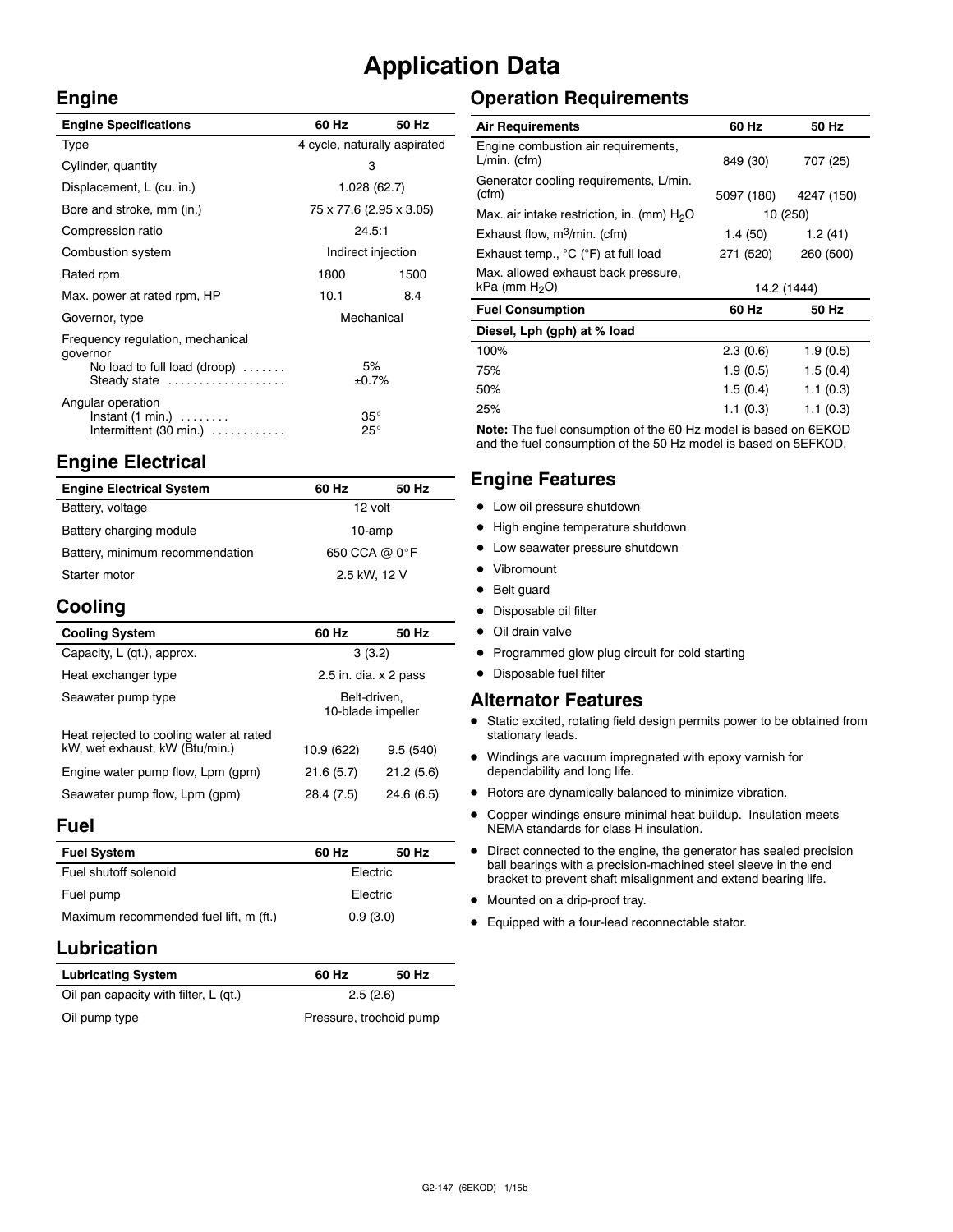## **Application Data**



## **Advanced Digital Control IId Features**

#### **Controller Features:**

- Integrated genset control & voltage regulation
- Selectable Smartcraft<sup>™</sup> V1.0, NMEA 2000, & SAE J1939 outputs
- Hybrid voltage regulation
- USB interface
	- o Ease of uploading and downloading software
	- d Historical and diagnostic information
	- o Real time diagnostics
	- d Front-face accessible
	- SiteTech<sup>™</sup> compatible for setting changes
- $\bullet$  Metering capabilities
- NXP microprocessor with 512 KB Flash and 60 KB RAM
- $\bullet$  179 x 126 x 47 mm (7.1 x 5.0 x 1.9 in.) dimension
- Programmed preheat for cold starts

#### **Display Type/Features:**

- 12 character x 2 line LCD display
- Temperature range (-20 to 70 $^{\circ}$  C)
- Displays:
	- o Runtime hours
	- o Crank cycle status
	- o Generator status
	- d Warnings
	- $\circ$  Faults
	- o Diagnostics
	- o Setup parameters
	- o Software version
- Maintenance minder (customer programmable)
- 2-button keypad: Single power momentary and Start/Stop
- **•** Standard non-membrane switch overlay
- $\bullet$  Rotary encoder knob with pushbutton features:
	- d Voltage
	- o Gain
	- o V/Hz adjustment
- Controller configuration
- Tri-color LED indicator displays system ready, warning, and fault status

SmartCraft<sup>™</sup> is a trademark of Mercury Marine, a division of Brunswick Corporation.

### **Accessories**

#### **Sound Shield**

Provides for highly effective silencing, ease of access for engine/generator servicing, low maintenance, excellent durability, and safety. The sound shield's customer connection panel includes connections for the following:

- $\circ$  Battery (positive and negative)
- o Equipment ground
- $\circ$  Fuel inlet and return
- o Seawater inlet
- o Water-cooled exhaust outlet
- d Oil drain
- o Customer load lead access
- o Customer interface

#### **Siphon Break**

Mandatory kit on generators installed below the waterline. Prevents the siphoning of flotation water into the engine.

#### **Line Circuit Breakers**

Protect the generator from extreme overload.

#### **Ship-to-Shore Switch**

Allows immediate switching to Kohler<sup>®</sup> generator set power or shore power protecting the electrical system from the possibility of simultaneous connection of both power sources.

#### **Remote Digital Gauge**

Allows starting and stopping from a location remote from the generator set.

- $\circ$  3 in. gauge for J1939 Requires a 76.2 mm (3 in.) dia. hole for mounting.
- $\circ$  2 in. gauge for Smartcraft<sup>™</sup> Requires a 50.8 mm (2 in.) dia. hole for mounting.

#### **Remote Connection/Extension Harness**

Provides wiring for the remote digital gauge.

#### **12-Inch Remote Wiring Harness**

Equipped with a 12-pin connector on one end that connects to the standard customer interface connector. Equipped on the other end with leads for connection to customer-supplied wiring.